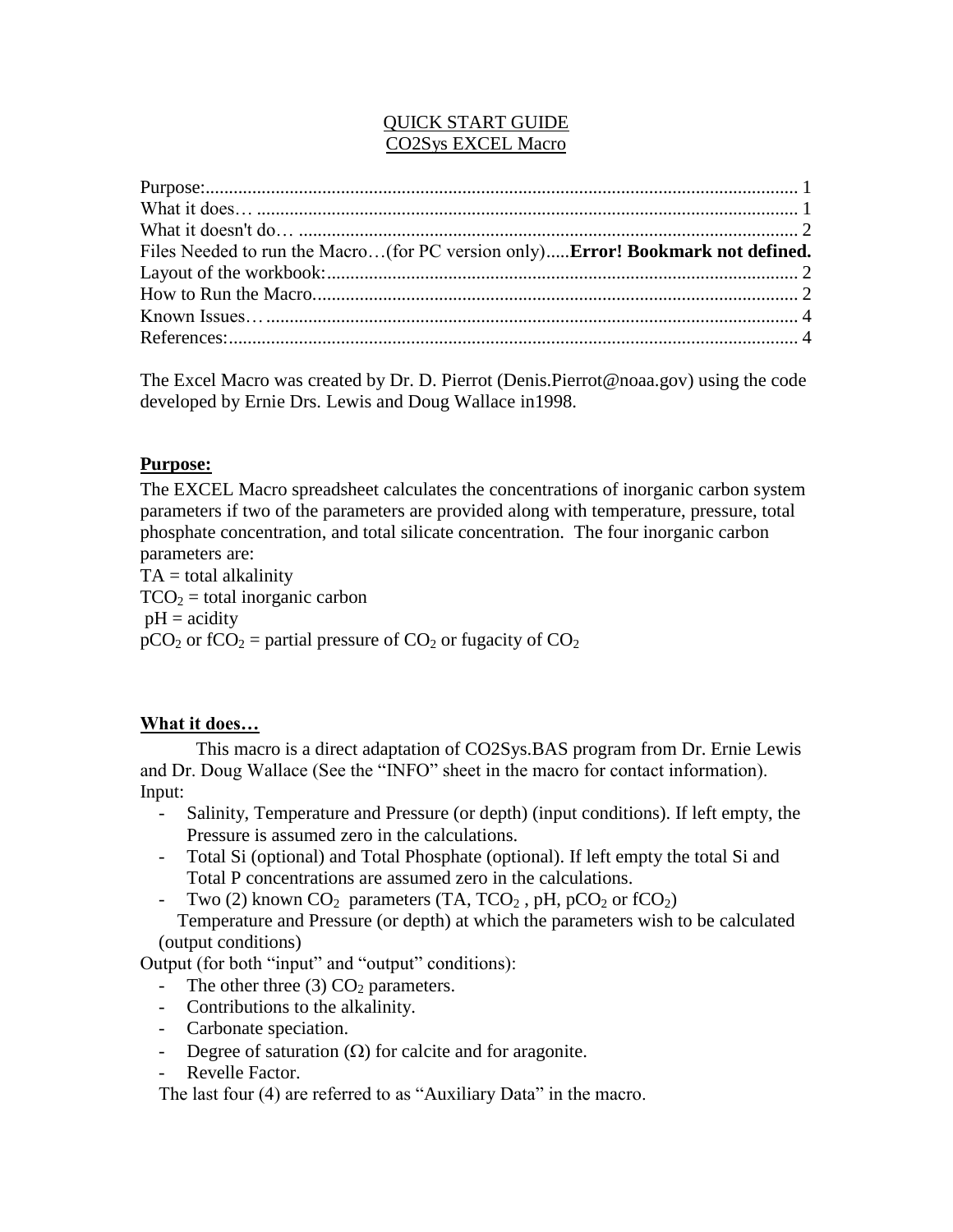### <span id="page-1-0"></span>**What it doesn't do…**

Unlike CO2Sys.BAS, this macro does not calculate the sensitivity of the output on the input (referred to as "Partials" in the original program).

### <span id="page-1-1"></span>**Layout of the workbook:**

The Macro is in an Excel workbook that is comprised of three worksheets (see tabs in lower left hand corner of workbook):

**INFO:** This contains important information on the calculations that are performed. This information is copied verbatim from the original program developed by Lewis and Wallace. This compiled QuickBASIC program is available at the CDIAC website: <http://cdiac.esd.ornl.gov/oceans/co2rprt.html> .

The topics are listed in the left-hand column and can be accessed by clicking on the appropriate cell.

**INPUT:** This is the location where the user can specify which apparent carbonate dissociation constants to use, as well as the dissociation constant for KHSO4 , the pH scale for the input/output pH values, and the Total Boron formulation.

The constants can be changed by clicking on the appropriate cell, which is then highlighted. Note that, for reference, the constants used are listed on the data page (columns N and O) but only after the calculations are performed.

**Data:** This worksheet is where the data is input and where the output data appears after clicking on the red "START START START..." ribbon at the top of the worksheet (see below)

# <span id="page-1-2"></span>**How to Run the Macro.**

- 1. Open the file in Excel…
	- a. Remember to enable macros.
		- b. If Excel doesn't give you the choice, go to "Tools  $\rightarrow$  Macros  $\rightarrow$  Security..." and select "medium". Close the file and re-open it.
- 2. In Sheet "INFO":

You can select which section of the program you want information on by selecting the appropriate option from the left column. The information will be listed in the text box in the middle of the page.

- 3. In Sheet "INPUT":
	- a. Select the set of  $CO<sub>2</sub>$  constants you want to use for the calculations
	- b. Select the  $KHSO<sub>4</sub>$
	- c. Select the pH scale of your data.
	- d. Select the Total Boron formulation to use.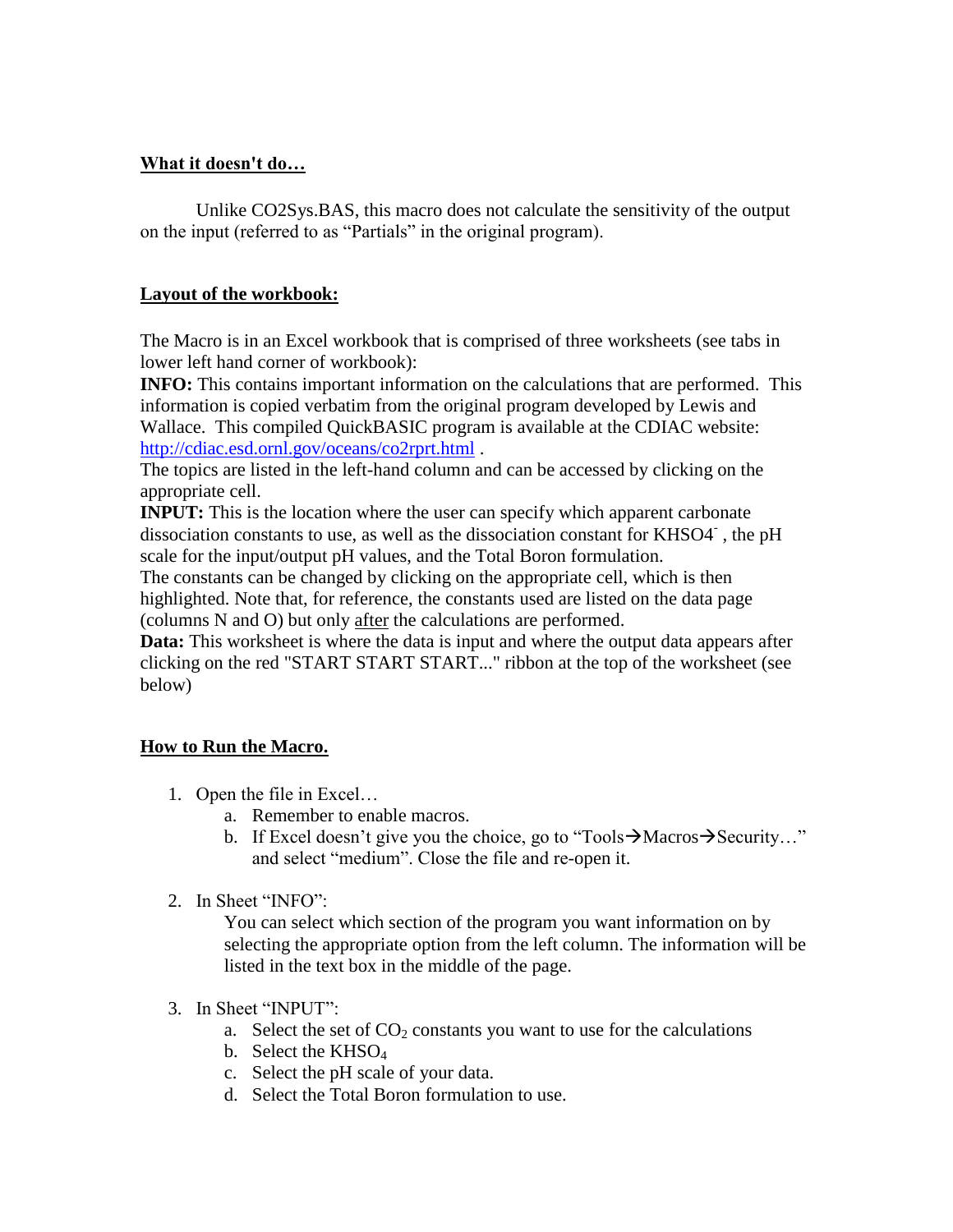- 4. In Sheet "Data":
	- a. If copying from another Excel file, it is suggested to only paste the VALUES in the cells.
	- b. Input your data in the appropriate columns for Salinity, Temperature (oC) and Pressure (dbars). Total Si and Total P (in  $\mu$ mol/kg SW) are optional. If left blank zero concentrations will be used as default
	- c. Input the  $CO<sub>2</sub>$  parameters in their respective columns. If more than two are entered, the FIRST TWO from the left will be used. You may use different sets of parameters in different rows.
	- d. Set the output conditions at which you want your results.
	- e. Click the red "Start" Button located on the top left part of the "Data" sheet.
	- f. Calculations will stop when an entire row of data (columns "A" to "L") is empty.
	- g. You can either clear your data (columns "A" to "L") or clear the results (columns "L" to the end) by clicking on the appropriate button located on top of the column "M" in this sheet.

### **Note**:

The input conditions are the conditions during analysis. For shipboard analyses the input pressure would be 0 and the input temperature would be the temperature of analysis (usually  $25^{\circ}$ C for TA or  $TCO<sub>2</sub>$ ).

TA and  $TCO<sub>2</sub>$  are not dependent on input temperature.

For pH,  $pCO<sub>2</sub>$  or fCO<sub>2</sub> the analysis temperature is critical in the calculations.

The output conditions are the temperature and pressure at which you wish to calculate the parameters. For instance, if you measure the pH at 25 ˚C and wish to determine the pH at the in situ depth and temperature at which the sample was obtained, you would list 0 and 25 as input P(dbars) and  $t({}^{\circ}C)$ , and use the in situ P(dbars) and  $t({}^{\circ}C)$  as output.

- 5. After the program starts:
	- a. You will be asked if you entered your data properly…this gives you a chance to cancel your action.
	- b. Result calculations are separated in two sections: Results for the "Input Conditions" are posted in columns "Q" to "AK" and are labeled "in". Those for the "Output Conditions" are posted in columns "AM" to "BB" and are labeled "out".
	- c. You will be asked if you want to calculate the "Auxiliary Data". This corresponds to  $\Omega$ , Revelle Factor…etc…any column right of the "pCO<sub>2</sub>" column in both results sections. Choosing "No" will save time.
	- d. If Pressure, Total P or Total Si are missing, equal to -999, or -9, their value is set to zero and the calculation performed anyway. In this case, the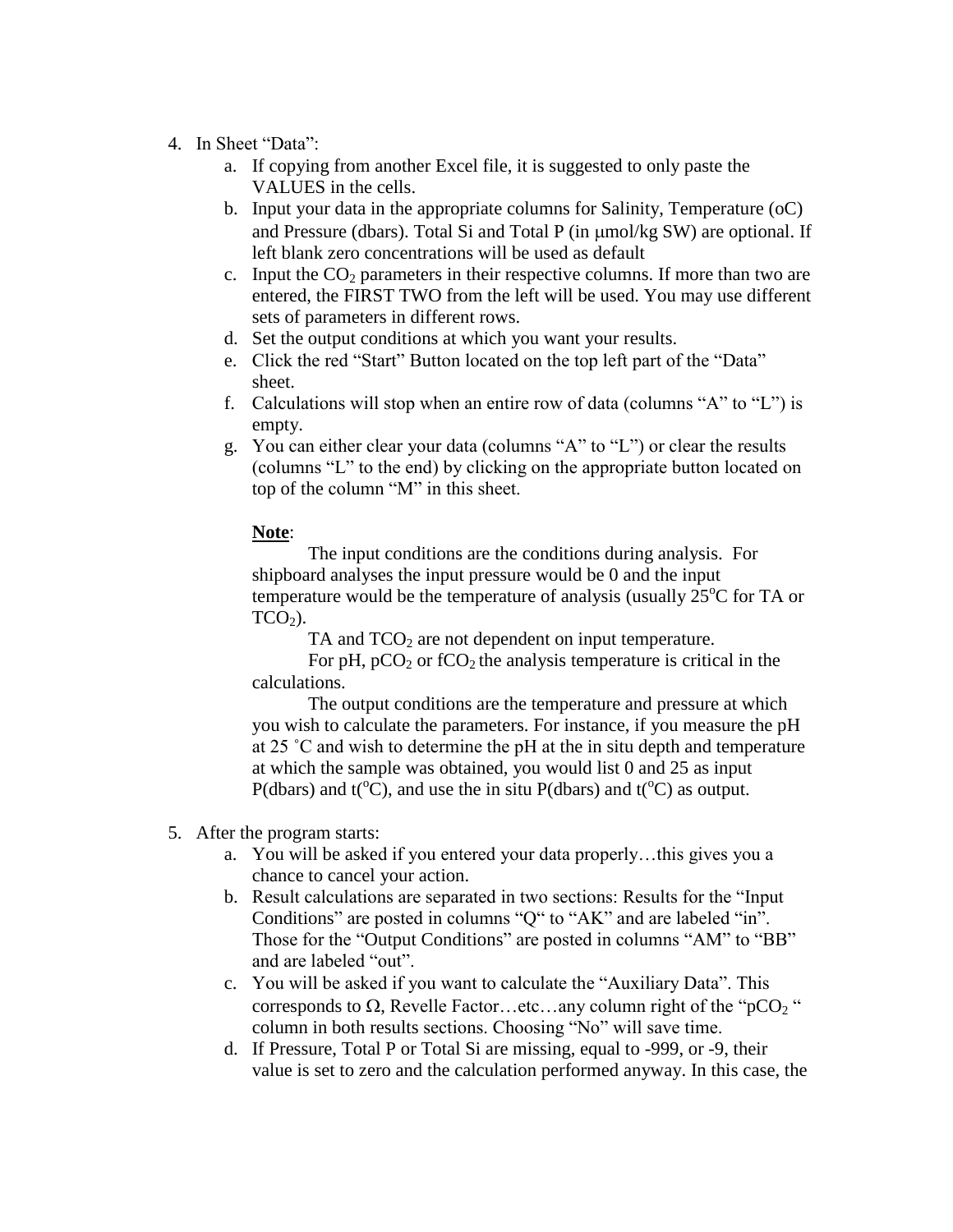whole corresponding row is colored in red and column "BC" (labeled "Subflag") will mention which input parameter was set to zero.

### <span id="page-3-0"></span>**Known Issues…**

The program cannot handle TEXT instead of NUMBERS in the data and will create a run-time error '13' (Type Mismatch).

Once in a while, the program will encounter an empty cell which will also create a run-time error '13' (Type Mismatch) instead of ignoring it. This is because there are several different types of empty cells in excel, including text cells without text, blank cells and deleted cells that all look like the same empty cells but have a different underlying source code.

The easiest way to solve this problem is to do the following: Select the entire columns A to L. Go to the menu "Edit  $\rightarrow$  Replace..." (Ctrl + H) DO NOT ENTER ANYTHING in the "Find What:" and "Replace With:" fields. Show more options by clicking on the "Options >>" button SELECT "Match entire cell contents" option Click "Replace All"

This should solve the problem

#### <span id="page-3-1"></span>**References:**

Lewis, E., and D. W. R. Wallace. 1998. Program Developed for CO2 System Calculations. ORNL/CDIAC-105. Carbon Dioxide Information Analysis Center, Oak Ridge National Laboratory, U.S. Department of Energy, Oak Ridge, Tennessee.

#### **Version History**

The file version can be found in the "File $\rightarrow$ Properties" excel menu, under the "Summary" tab.

#### **PC**

| Version | Date      | Changes                                                          |
|---------|-----------|------------------------------------------------------------------|
| 1.01    | Sept 2007 | Corrected the values of $pK_1$ and $pK_2$ for $CO_2$ of Millero, |
|         |           | 2006                                                             |